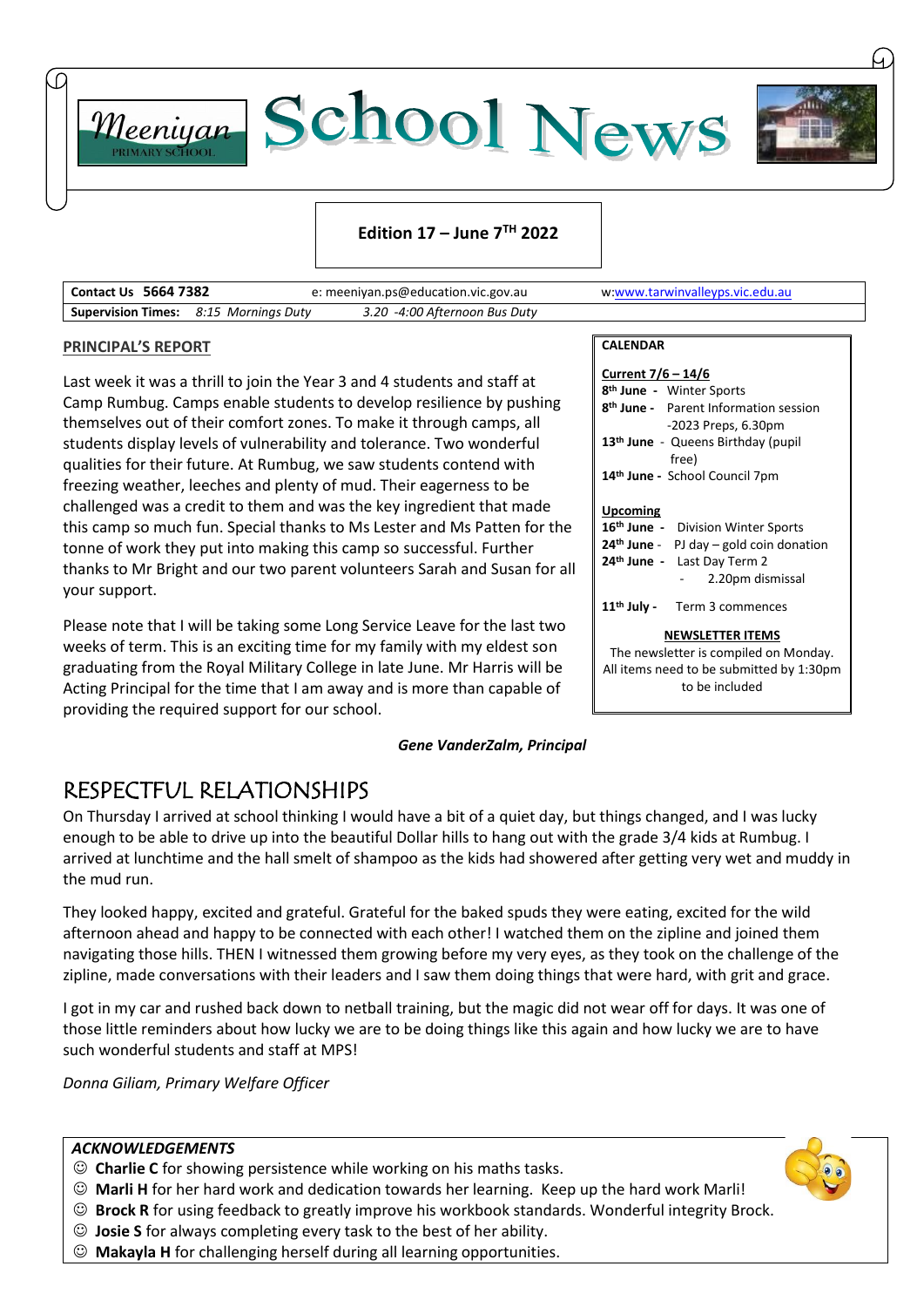

# **COMMUNITY NEWS**

The following Community News articles promote community connections and communications. They are not considered school activities

#### **Southern Fusion Netball:**

Southern Fusion Netball Club is the South Gippsland representative club which aims to develop players into the Netball Victoria Development Pathway. We extend players knowledge, skills & understanding using an experienced team of qualified coaches for training, development sessions and match play.

Players will compete in state-of-the-art facilities on indoor courts, Wednesday night, at Casey Netball Association's Casey Stadium. Scheduled training sessions are held on Sundays at Meeniyan Stadium.

Trials for the Winter/Spring 2022 season are open:

Sunday 19th June, Meeniyan Stadium, Under 13s & U15s @ 9am, U17s @ 4pm Monday 20<sup>th</sup> June, Meeniyan Rec Reserve, U13s, U15s & U17s @ 5.30pm Sunday 26<sup>th</sup> June, Meeniyan Stadium, Under 13s & U15s @ 9am, U17s @ 4pm Wear a white or light top with shorts. No skins or leggings

SOUTHERN

Register at: <https://docs.google.com/forms/d/1N6Ww8340UOWbY1A4jPHMkP-aWw6kplBGpvphvsl2zVU/edit> For more information please contact Leonie 0400 153 092 or email info@southernfusion.com.au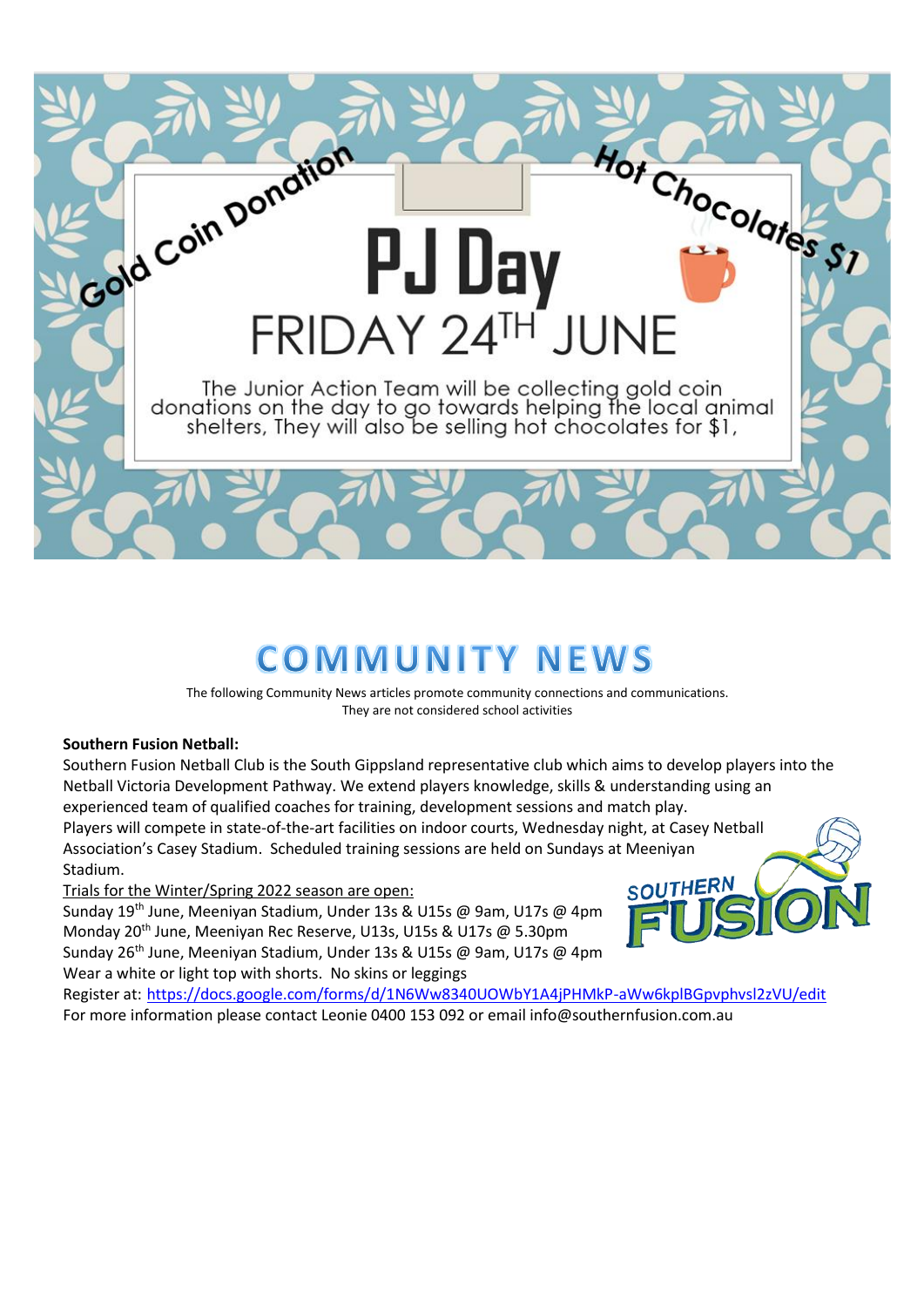# ourpatch

#### **Important Dates:**

*- Tuesday 7th June Hot Breakfast 7.30 - 8.00am (Pancakes with Cinnamon Apple!) - Make-your-own toasties on Thursday afternoon*

*- Baking on Friday 10th June*

Last week's goal was for children to develop a sense of belonging to groups and communities and an understanding of the reciprocal rights and responsibilities necessary for active community participation.

The Student Free Day on Monday was a huge success! Our Patch Children were lucky enough to have Wildlife Australia come out and show some very cool Australian animals. There were snakes, lizards and birds that the children all got to pet or hold. That afternoon we enjoyed some very colourful homemade waffles with yoghurt and berries.

Our hot breakfast on Tuesday morning was a hit, the children were able to make their very own pancakes. That afternoon the children explored their creativity with some playdough and block building and enjoyed some very yummy tacos. Wednesday, we explored the children's ability to respond positively to others by writing some kindness letters. Thursday and Friday were very chilled out, with yoga, meditation and mindfulness colouring all being completed.

Our Program Goal this week is for children to become aware of fairness. We look forward to another exciting week with the children!  $\odot$ 

#### **A few reminders for parents/guardians:**

- Please be aware that parents/guardians must book their child in or cancel their booking prior to when the session starts. This is so that us educators can better plan the sessions for the children and cause minimal disruption.

- We would like to remind everyone about the hot breakfast for the Before School Care kids. This will be every Tuesday, with pancakes and cinnamon apple on the  $6<sup>th</sup>$  of June.

Chloe Clarke, *Patch Leader*

# **Menu for 06/06/2022– 10/06/2022**

|            | Monday                  | Tuesday           | Wednesday               | <b>Thursday</b>         | Friday                   |
|------------|-------------------------|-------------------|-------------------------|-------------------------|--------------------------|
| <b>BSC</b> | <b>Assorted cereals</b> | Waffles with      | <b>Assorted cereals</b> | <b>Assorted cereals</b> | <b>Assorted cereals</b>  |
|            | and wholemeal           | berries and maple | and wholemeal           | and wholemeal           | and wholemeal            |
|            | toast with spreads      | syrup             | toast with spreads      | toast with spreads      | toast with spreads       |
| <b>ASC</b> | Mini pizza muffins      | Tacos and         | Toasties with           | Crackers and dip        | <b>Blueberry muffins</b> |
|            | with assorted fruit     | assorted fruit    | assorted fruit          | with assorted fruit     | with assorted fruit      |
|            | platter                 | platter           | platter                 | platter                 | platter                  |